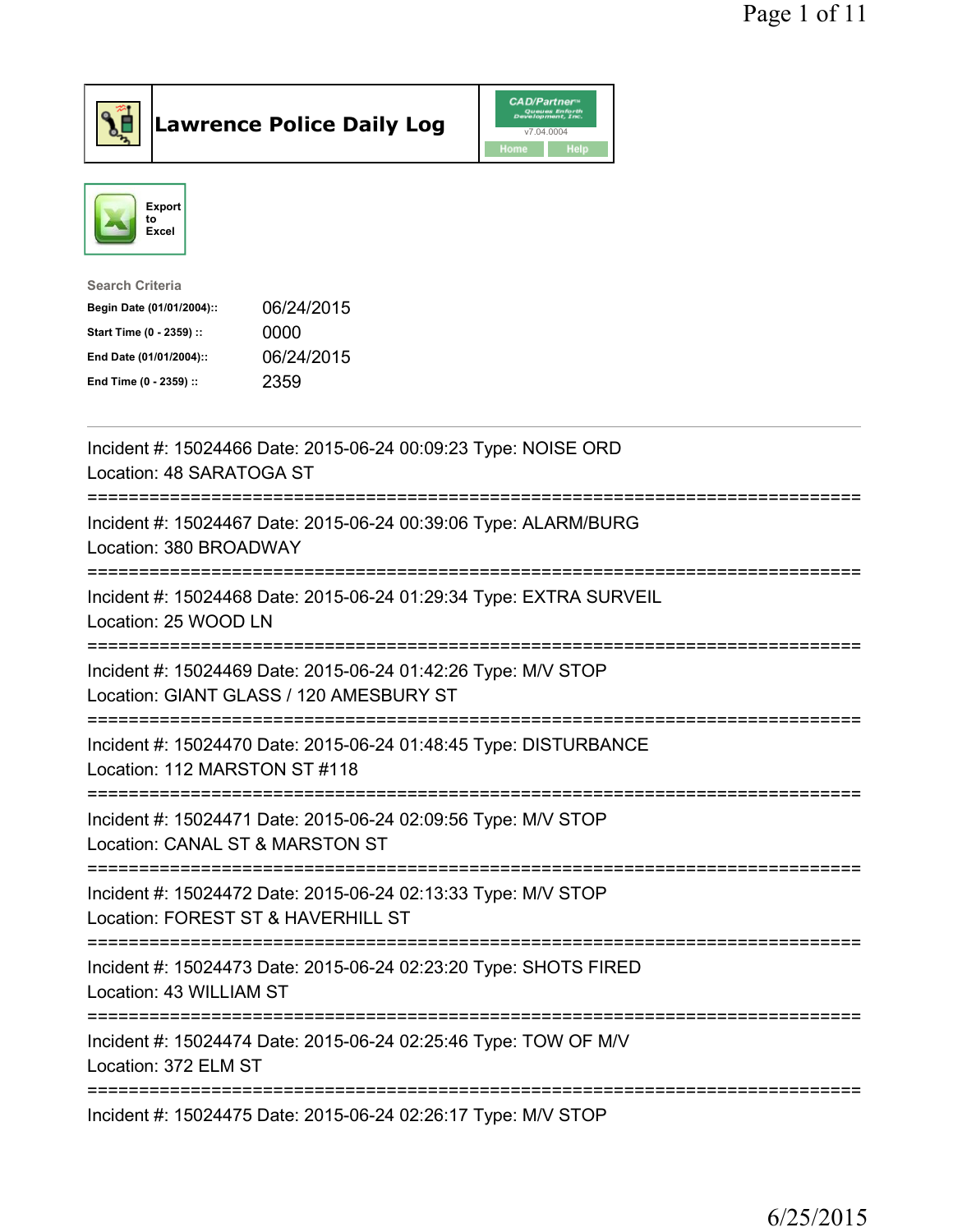| Location: BROADWAY & MANCHESTER ST<br>:=========================                                                                                     |
|------------------------------------------------------------------------------------------------------------------------------------------------------|
| Incident #: 15024476 Date: 2015-06-24 02:35:43 Type: M/V STOP<br>Location: BROADWAY & WHITMAN ST                                                     |
| Incident #: 15024477 Date: 2015-06-24 03:21:33 Type: M/V STOP<br>Location: HAVERHILL ST & MORTON ST                                                  |
| Incident #: 15024478 Date: 2015-06-24 03:28:35 Type: NOISE ORD<br>Location: 29 BERNARD AV<br>=================                                       |
| Incident #: 15024479 Date: 2015-06-24 03:57:29 Type: EXTRA SURVEIL<br>Location: 25 WOOD LN                                                           |
| ======================================<br>Incident #: 15024480 Date: 2015-06-24 05:21:34 Type: M/V STOP<br>Location: S UNION ST & WINTHROP AV        |
| Incident #: 15024481 Date: 2015-06-24 05:50:08 Type: SUS PERS/MV<br>Location: SEVEN ELEVEN / 99 HAMPSHIRE ST<br>:=================================== |
| Incident #: 15024482 Date: 2015-06-24 05:53:03 Type: M/V STOP<br>Location: CAMBRIDGE ST & WINTHROP AV<br>===========================                 |
| Incident #: 15024483 Date: 2015-06-24 06:03:56 Type: M/V STOP<br>Location: BRUCE SCHOOL / 135 BUTLER ST<br>=================================         |
| Incident #: 15024484 Date: 2015-06-24 06:06:22 Type: M/V STOP<br>Location: MERRIMACK ST & S UNION ST                                                 |
| Incident #: 15024485 Date: 2015-06-24 06:46:13 Type: M/V STOP<br>Location: AMES ST & HAVERHILL ST                                                    |
| Incident #: 15024486 Date: 2015-06-24 06:54:05 Type: SUS PERS/MV<br>Location: EAST COAST CABINETRY / 300 CANAL ST                                    |
| Incident #: 15024487 Date: 2015-06-24 07:02:12 Type: TRESPASSING<br>Location: 200 PARKER ST                                                          |
| Incident #: 15024488 Date: 2015-06-24 07:03:20 Type: M/V STOP<br>Location: LORING ST & MARKET ST                                                     |
| Incident #: 15024489 Date: 2015-06-24 07:05:34 Type: LARCENY/PAST<br>Location: CAMPAGNONE COMMON / 200 COMMON ST                                     |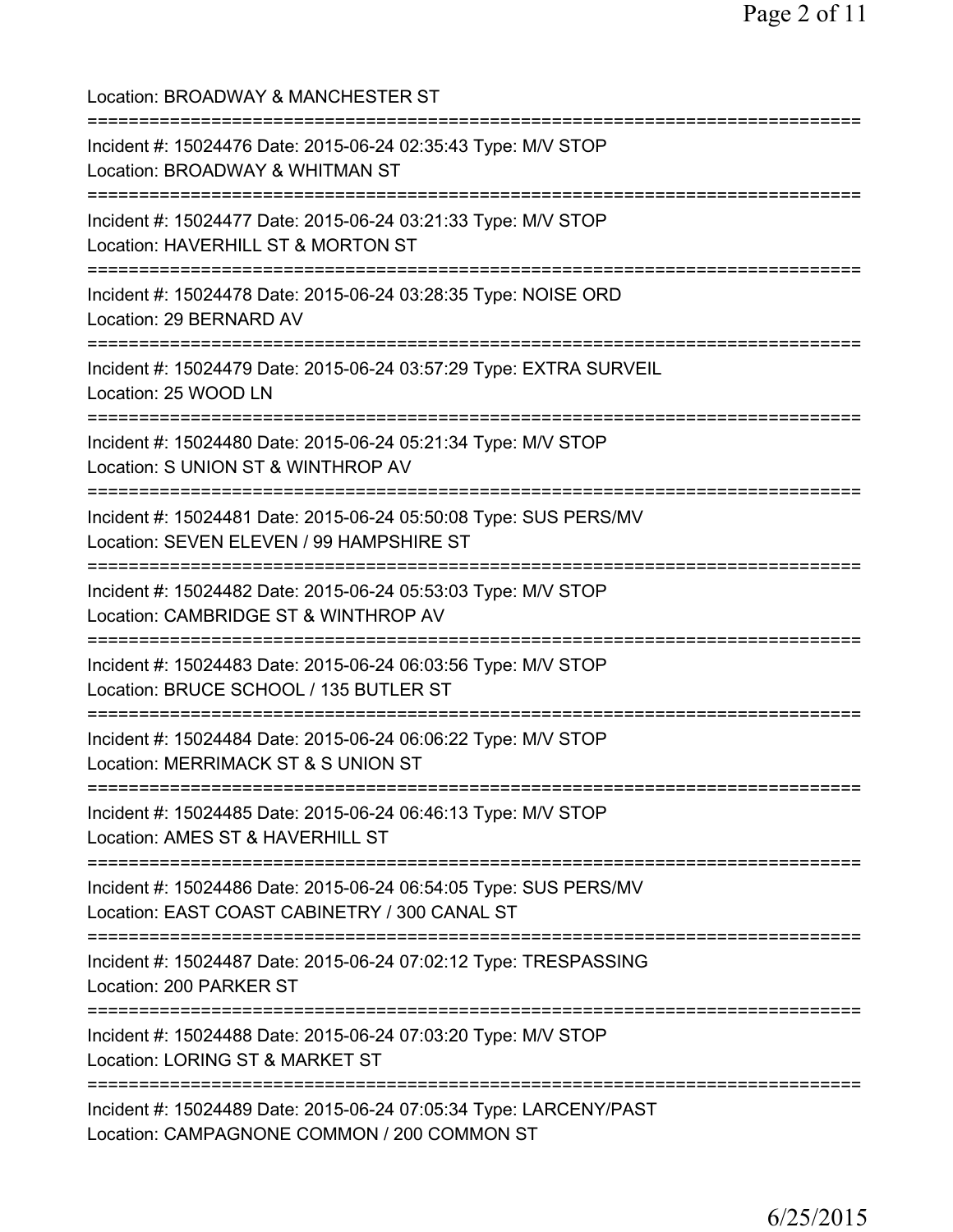| Incident #: 15024490 Date: 2015-06-24 07:12:24 Type: M/V STOP<br>Location: LORING ST & SALEM ST                                     |
|-------------------------------------------------------------------------------------------------------------------------------------|
| Incident #: 15024491 Date: 2015-06-24 07:14:48 Type: M/V STOP<br>Location: HAVERHILL ST & JACKSON ST                                |
| Incident #: 15024492 Date: 2015-06-24 07:21:12 Type: M/V STOP<br>Location: LORING ST & SALEM ST<br>==================               |
| Incident #: 15024493 Date: 2015-06-24 07:30:59 Type: M/V STOP<br>Location: CANAL & MERRIMACK<br>======================              |
| Incident #: 15024495 Date: 2015-06-24 07:38:19 Type: CLOSE STREET<br>Location: BERKELEY ST & JACKSON ST                             |
| Incident #: 15024494 Date: 2015-06-24 07:39:56 Type: M/V STOP<br>Location: AMESBURY ST & COMMON ST<br>============================= |
| Incident #: 15024496 Date: 2015-06-24 07:44:28 Type: CLOSE STREET<br>Location: BROADWAY & COMMON ST<br>:========================    |
| Incident #: 15024497 Date: 2015-06-24 07:47:23 Type: M/V STOP<br>Location: BROADWAY & WATER ST                                      |
| Incident #: 15024498 Date: 2015-06-24 07:49:55 Type: M/V STOP<br>Location: BROADWAY & HAVERHILL ST                                  |
| Incident #: 15024499 Date: 2015-06-24 07:51:27 Type: SHOPLIFTING<br>Location: DEMOULAS MARKET / 700 ESSEX ST                        |
| Incident #: 15024501 Date: 2015-06-24 07:57:21 Type: CLOSE STREET<br>Location: ANDOVER ST & PARKER ST                               |
| Incident #: 15024500 Date: 2015-06-24 08:00:10 Type: M/V STOP<br>Location: LOWELL ST & MILTON ST                                    |
| Incident #: 15024502 Date: 2015-06-24 08:03:46 Type: B&E/MV/PAST<br>Location: 60 FLORAL ST                                          |
| Incident #: 15024503 Date: 2015-06-24 08:10:19 Type: M/V STOP<br>Location: CHESTNUT ST & LAWRENCE ST                                |
|                                                                                                                                     |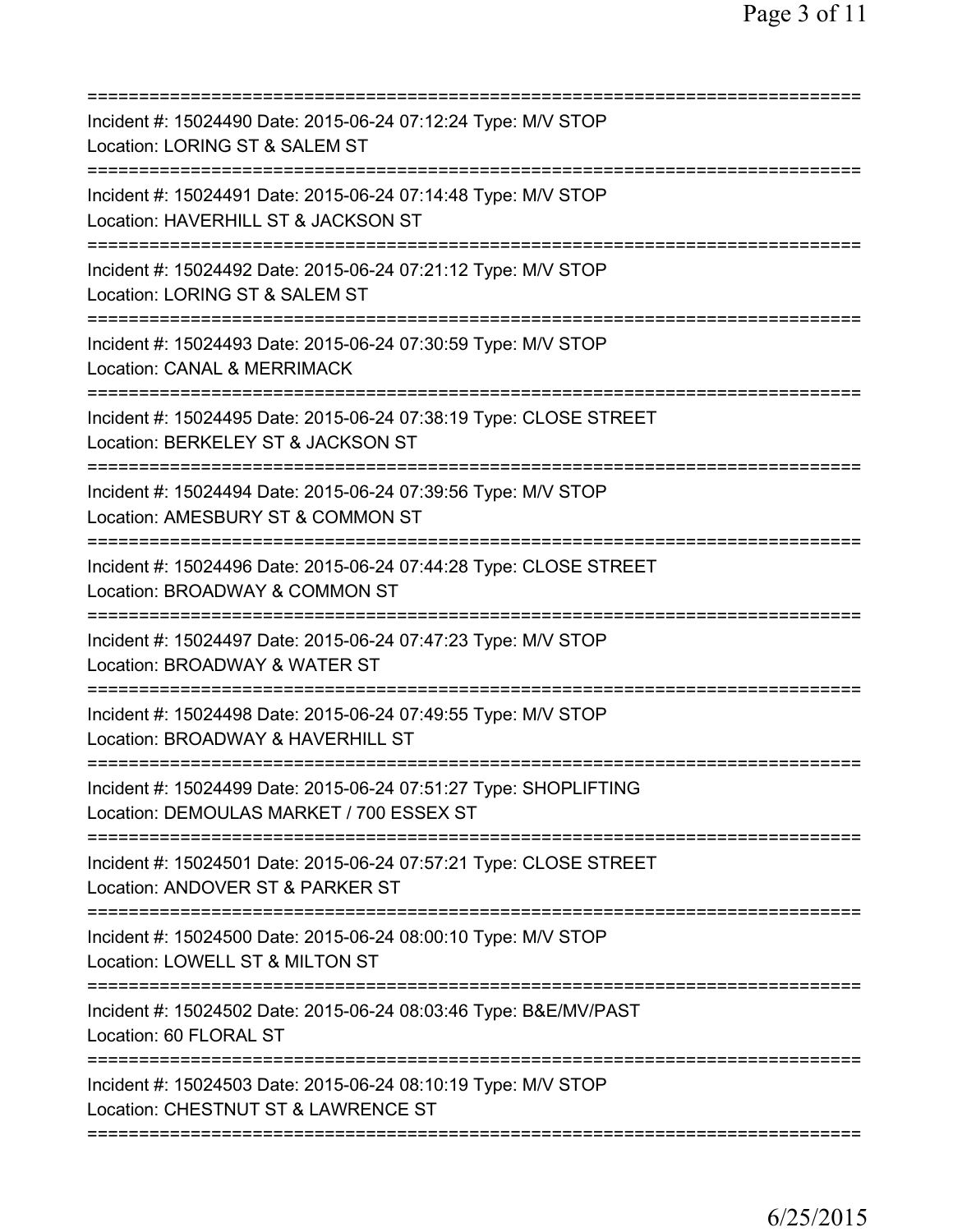| Incident #: 15024504 Date: 2015-06-24 08:11:35 Type: TRANSPORT<br>Location: PRISONER / 90 LOWELL ST                                  |
|--------------------------------------------------------------------------------------------------------------------------------------|
| Incident #: 15024505 Date: 2015-06-24 08:33:23 Type: TOW OF M/V<br>Location: BOWDOIN ST & S BROADWAY                                 |
| Incident #: 15024506 Date: 2015-06-24 08:36:48 Type: TOW OF M/V<br>Location: 3 WASHINGTON ST                                         |
| Incident #: 15024507 Date: 2015-06-24 08:50:15 Type: NOISE ORD<br>Location: 1 W LOWELL ST                                            |
| Incident #: 15024508 Date: 2015-06-24 08:51:25 Type: ANIMAL COMPL<br>Location: 640 LOWELL ST                                         |
| Incident #: 15024509 Date: 2015-06-24 08:58:53 Type: INVEST CONT<br>Location: WALGREENS / 220 S BROADWAY                             |
| Incident #: 15024510 Date: 2015-06-24 09:15:08 Type: LOST PROPERTY<br>Location: 43 MYRTLE ST<br>:=================================== |
| Incident #: 15024511 Date: 2015-06-24 09:17:29 Type: GENERAL SERV<br>Location: 90 LOWELL ST                                          |
| Incident #: 15024512 Date: 2015-06-24 09:18:37 Type: SUS PERS/MV<br>Location: CENTRAL BRIDGE / 0 MERRIMACK ST                        |
| Incident #: 15024513 Date: 2015-06-24 09:34:19 Type: ANIMAL COMPL<br>Location: MULTIGRAIN BAKERY / 117 WATER ST                      |
| Incident #: 15024514 Date: 2015-06-24 09:53:59 Type: CK WELL BEING<br>Location: 360 MERRIMACK ST                                     |
| Incident #: 15024515 Date: 2015-06-24 10:06:05 Type: WARRANT SERVE<br>Location: 27 KNOX ST                                           |
| Incident #: 15024516 Date: 2015-06-24 10:24:05 Type: SUS PERS/MV<br>Location: E HAVERHILL ST & PROSPECT ST                           |
| Incident #: 15024517 Date: 2015-06-24 10:47:27 Type: DOMESTIC/PAST<br>Location: 158 SPRUCE ST FL 1                                   |
| Incident #: 15024518 Date: 2015-06-24 10:49:38 Type: ASSSIT OTHER PD                                                                 |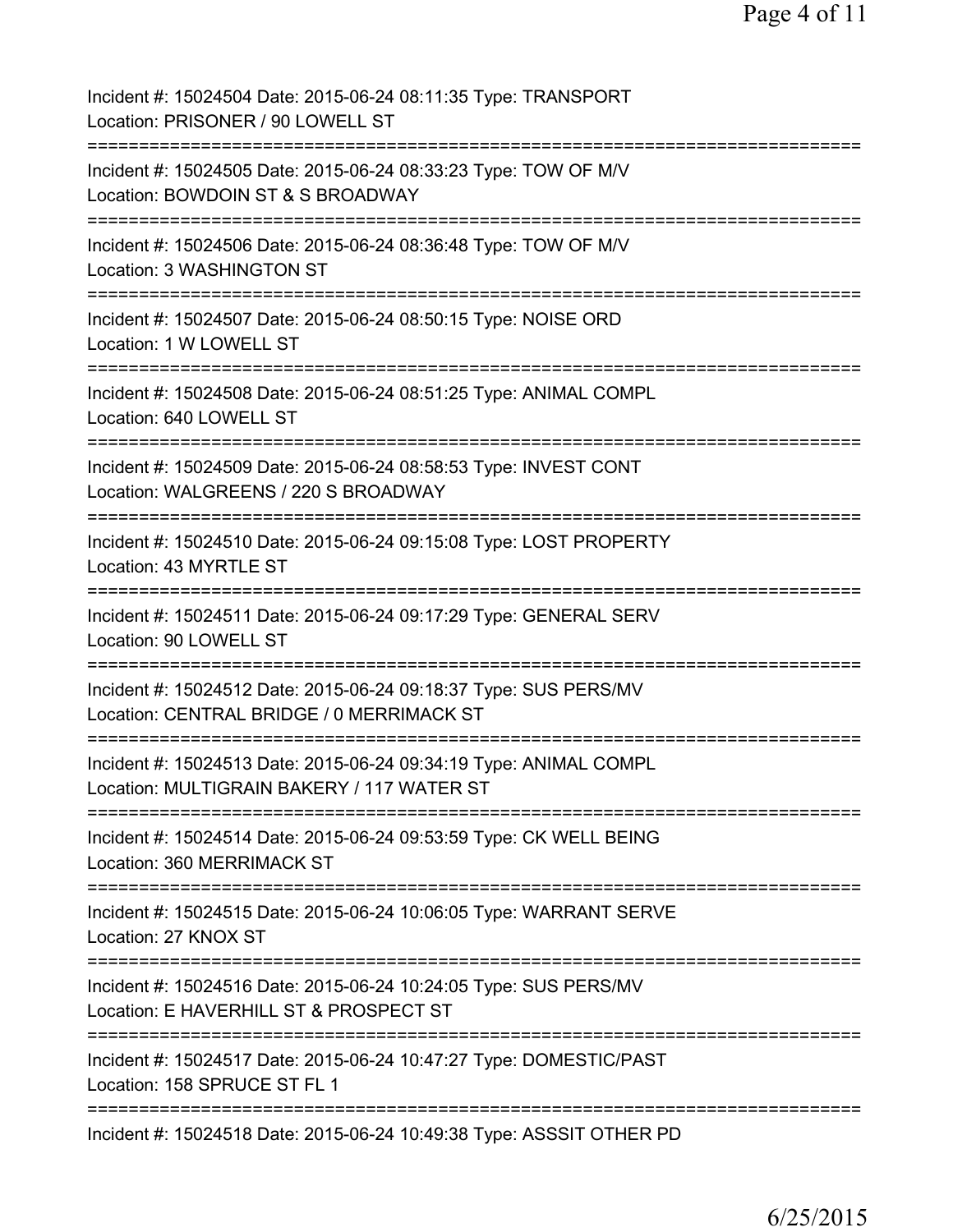| Location: 118 JACKSON ST<br>====================================                                                                                   |
|----------------------------------------------------------------------------------------------------------------------------------------------------|
| Incident #: 15024519 Date: 2015-06-24 10:53:04 Type: 209A/SERVE<br>Location: 443 HIGH ST                                                           |
| Incident #: 15024520 Date: 2015-06-24 10:58:24 Type: M/V STOP<br>Location: 326 MT VERNON ST<br>=======================                             |
| Incident #: 15024521 Date: 2015-06-24 10:59:38 Type: ALARM/BURG<br>Location: 4 MELROSE ST<br>==========================                            |
| Incident #: 15024522 Date: 2015-06-24 11:04:02 Type: SUS PERS/MV<br>Location: 2 APPLETON ST                                                        |
| Incident #: 15024523 Date: 2015-06-24 11:06:24 Type: SUS PERS/MV<br>Location: 24 CHESTER ST                                                        |
| Incident #: 15024524 Date: 2015-06-24 11:08:14 Type: ANIMAL COMPL<br>Location: 38 OREGON AV                                                        |
| Incident #: 15024525 Date: 2015-06-24 11:21:11 Type: SUS PERS/MV<br>Location: 233 JACKSON ST #6                                                    |
| Incident #: 15024526 Date: 2015-06-24 11:21:25 Type: LOCKOUT<br>Location: 38 TEXAS AV FL 1                                                         |
| Incident #: 15024527 Date: 2015-06-24 11:26:01 Type: 209A/SERVE<br>Location: 158 PROSPECT ST                                                       |
| =====================================<br>Incident #: 15024528 Date: 2015-06-24 11:26:22 Type: SUICIDE ATTEMPT<br>Location: AMESBURY ST & COMMON ST |
| Incident #: 15024531 Date: 2015-06-24 11:39:37 Type: LOST PROPERTY<br>Location: 6 MELROSE ST                                                       |
| Incident #: 15024529 Date: 2015-06-24 11:40:43 Type: 209A/SERVE<br>Location: 5 LEROY AV                                                            |
| Incident #: 15024530 Date: 2015-06-24 11:40:45 Type: CK WELL BEING<br>Location: 35 COMMON ST #113                                                  |
| Incident #: 15024532 Date: 2015-06-24 12:07:45 Type: 209A/SERVE<br>Location: 46 AMESBURY ST #B                                                     |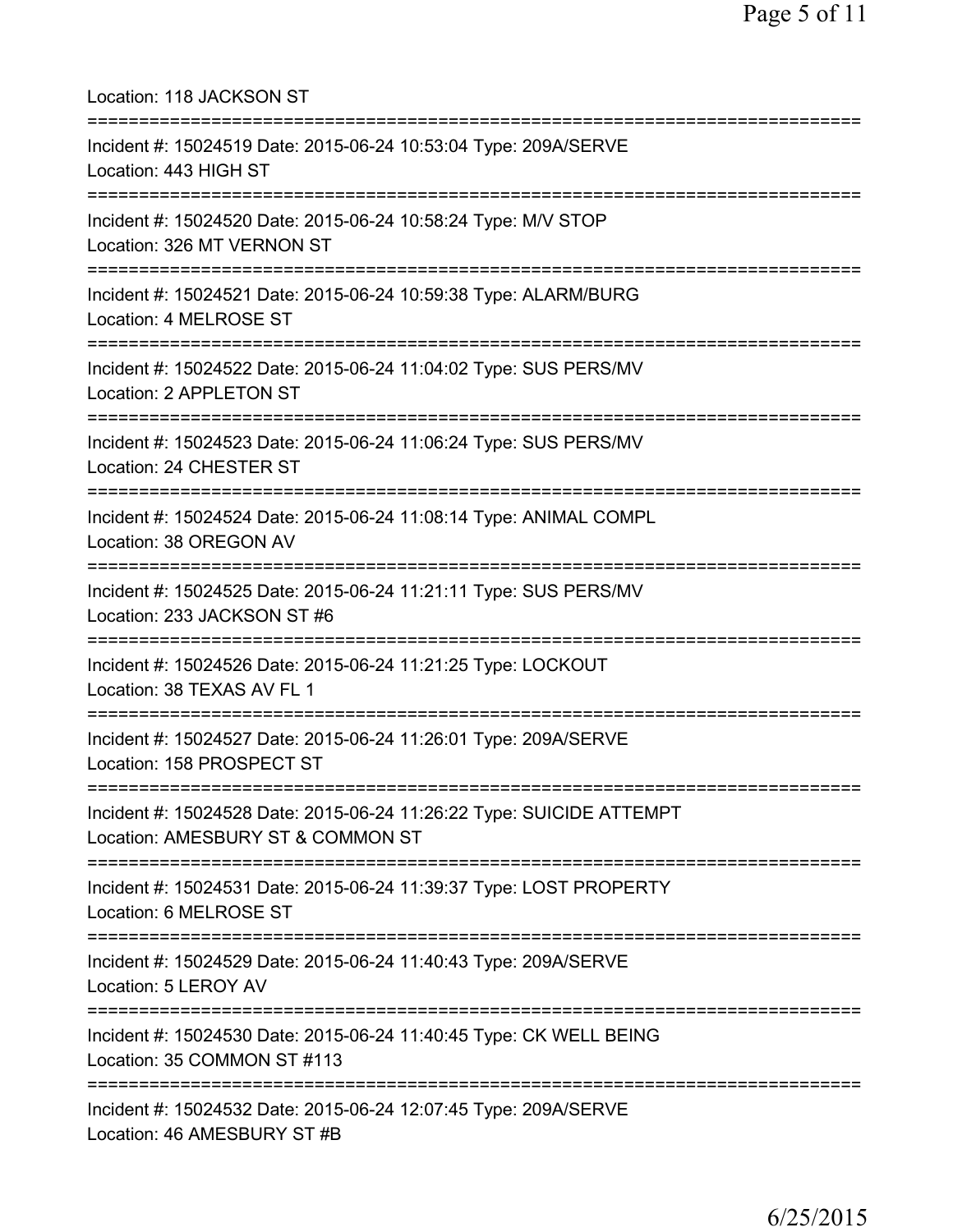| Incident #: 15024533 Date: 2015-06-24 12:12:51 Type: INVESTIGATION<br>Location: 61 BRADFORD ST                |
|---------------------------------------------------------------------------------------------------------------|
| Incident #: 15024534 Date: 2015-06-24 12:13:17 Type: SUS PERS/MV<br>Location: 280 MERRIMACK ST                |
| Incident #: 15024535 Date: 2015-06-24 12:33:05 Type: 209A/SERVE<br>Location: 11 CAMDEN ST FL 2                |
| Incident #: 15024536 Date: 2015-06-24 12:45:54 Type: HIT & RUN M/V<br>Location: 170 AMESBURY ST               |
| Incident #: 15024537 Date: 2015-06-24 12:49:00 Type: DRUG VIO<br>Location: BAILEY ST & S UNION ST             |
| Incident #: 15024538 Date: 2015-06-24 13:03:31 Type: 209A/SERVE<br>Location: 21 BRUCE ST                      |
| Incident #: 15024539 Date: 2015-06-24 13:04:29 Type: AUTO ACC/NO PI<br>Location: 6 LAKE ST                    |
| Incident #: 15024541 Date: 2015-06-24 13:14:25 Type: AUTO ACC/NO PI<br>Location: 121 ESSEX ST                 |
| Incident #: 15024540 Date: 2015-06-24 13:14:27 Type: 209A/SERVE<br>Location: 20 BELMONT ST #1                 |
| Incident #: 15024542 Date: 2015-06-24 13:17:58 Type: SUICIDE ATTEMPT<br>Location: 248 BROADWAY #303           |
| Incident #: 15024543 Date: 2015-06-24 13:19:06 Type: AUTO ACC/PI<br>Location: BROADWAY LIQUORS / 434 BROADWAY |
| Incident #: 15024544 Date: 2015-06-24 13:21:21 Type: TOW/REPOSSED<br>Location: 140 WEST ST                    |
| Incident #: 15024545 Date: 2015-06-24 13:26:03 Type: TOW/REPOSSED<br>Location: 47 ADAMS ST                    |
| Incident #: 15024546 Date: 2015-06-24 13:26:38 Type: TOW OF M/V<br>Location: 273 ANDOVER ST                   |
|                                                                                                               |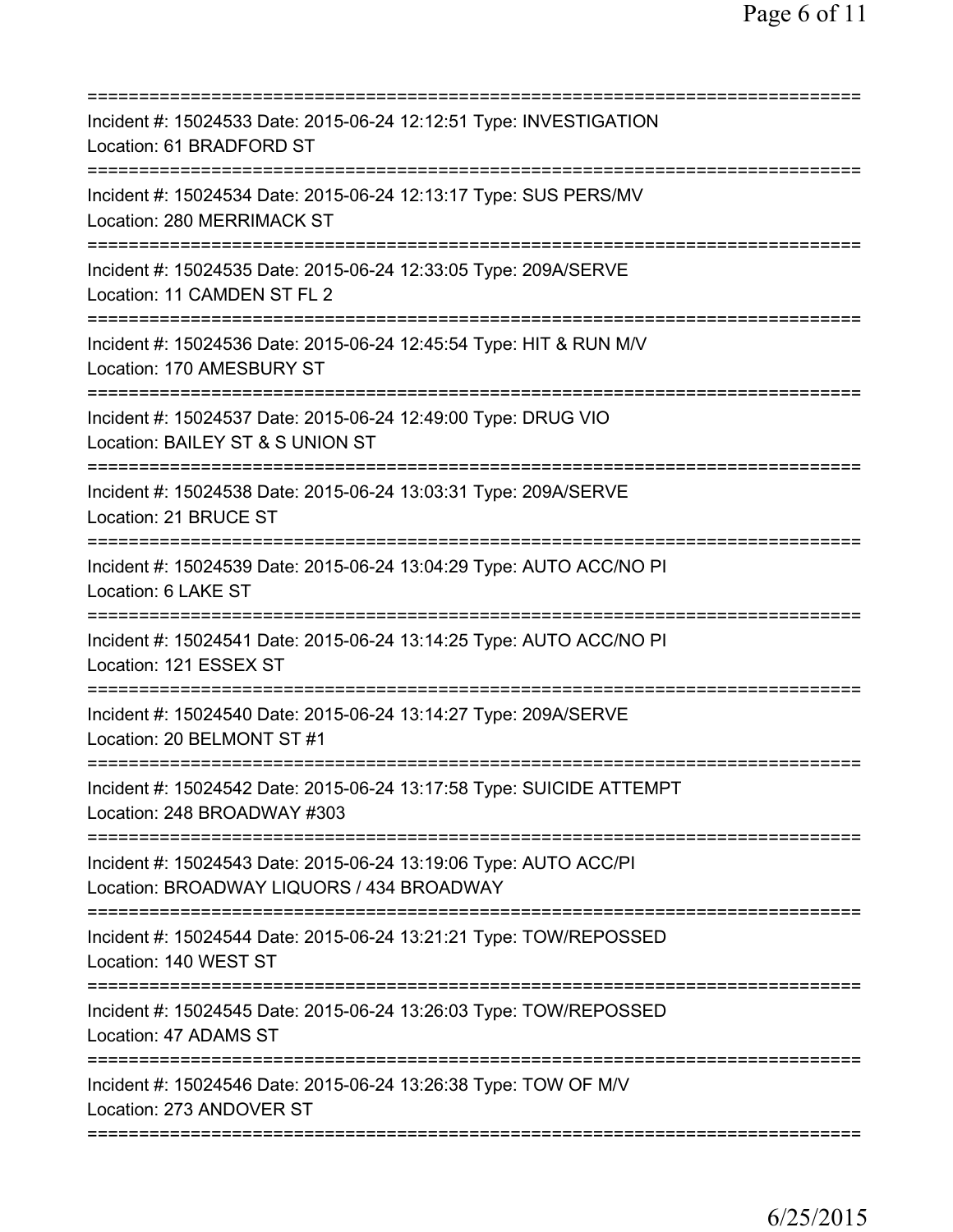| Incident #: 15024547 Date: 2015-06-24 13:29:04 Type: 209A/VIOLATION<br>Location: 1 MERRIMACK VIEW CT                                                |
|-----------------------------------------------------------------------------------------------------------------------------------------------------|
| Incident #: 15024548 Date: 2015-06-24 13:37:14 Type: DISTURBANCE<br>Location: 112 SARATOGA ST                                                       |
| Incident #: 15024549 Date: 2015-06-24 13:44:59 Type: 209A/SERVE<br>Location: 133 PARK ST                                                            |
| Incident #: 15024550 Date: 2015-06-24 13:48:46 Type: HIT & RUN M/V<br>Location: 189 WEST ST                                                         |
| Incident #: 15024551 Date: 2015-06-24 13:59:38 Type: ASSIST FIRE<br>Location: 352 HAVERHILL ST                                                      |
| Incident #: 15024552 Date: 2015-06-24 14:13:48 Type: SUS PERS/MV<br>Location: 212 S UNION ST                                                        |
| Incident #: 15024553 Date: 2015-06-24 14:24:44 Type: DRUG VIO<br>Location: ELM ST & NEWBURY ST                                                      |
| Incident #: 15024554 Date: 2015-06-24 14:25:24 Type: MV/BLOCKING<br>Location: 62 WARREN ST                                                          |
| Incident #: 15024555 Date: 2015-06-24 14:35:00 Type: COURT DOC SERVE<br>Location: 27 KNOX ST                                                        |
| Incident #: 15024556 Date: 2015-06-24 14:35:13 Type: COURT DOC SERVE<br>Location: REGISTRY OF MOTOR VEHICLES / 73 WINTHROP AV                       |
| ======================================<br>Incident #: 15024557 Date: 2015-06-24 14:41:31 Type: CK WELL BEING<br>Location: DUCK BRIDGE / 0 ISLAND ST |
| ===============================<br>Incident #: 15024558 Date: 2015-06-24 14:44:33 Type: 209A/SERVE<br>Location: 12 ACTON ST                         |
| Incident #: 15024559 Date: 2015-06-24 14:50:04 Type: SUICIDE ATTEMPT<br>Location: MCDONALDS / 50 BROADWAY                                           |
| Incident #: 15024560 Date: 2015-06-24 14:50:22 Type: 209A/SERVE<br>Location: 6 BELMONT ST                                                           |
| Incident #: 15024561 Date: 2015-06-24 15:04:08 Type: RECOV/STOL/MV                                                                                  |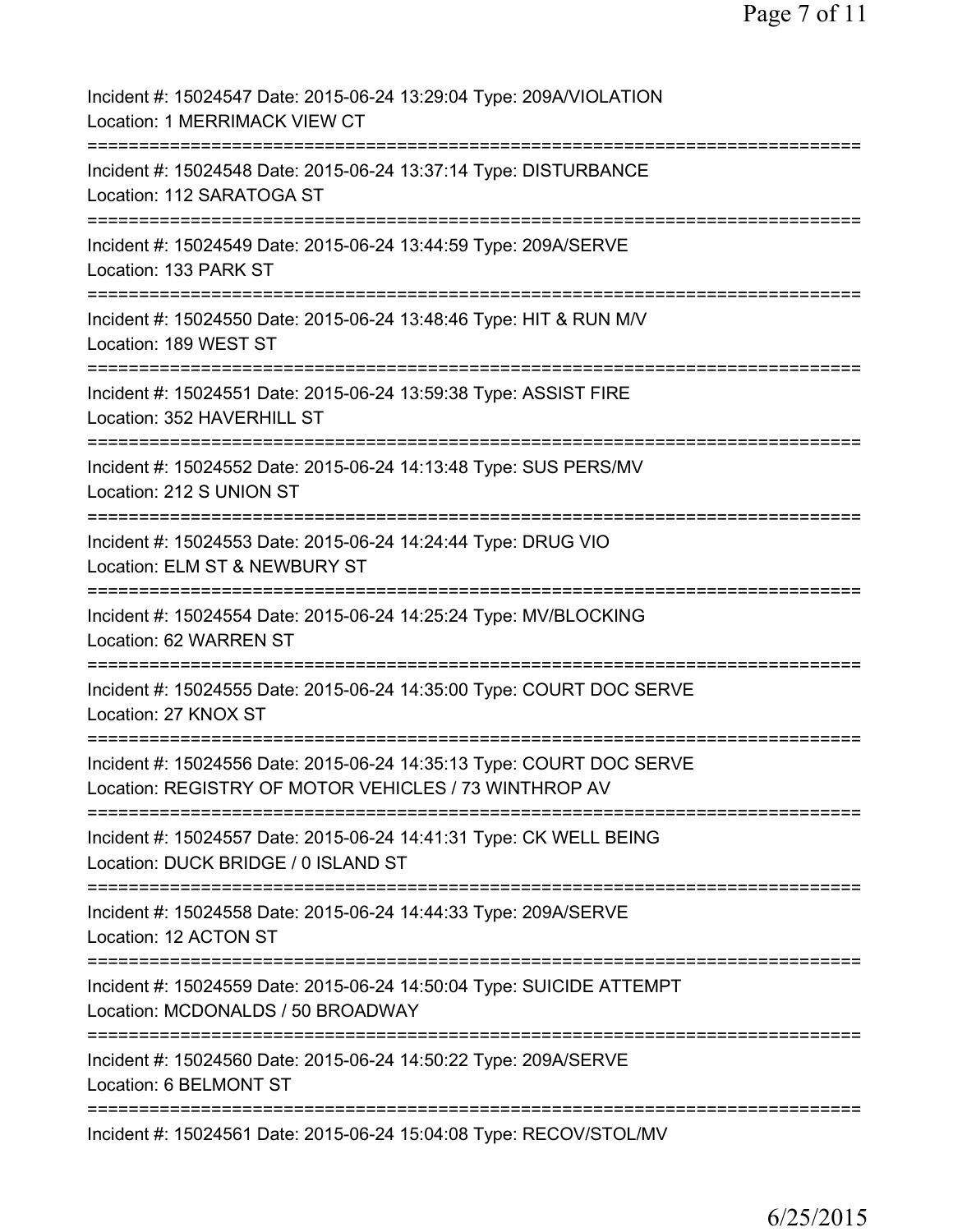| Location: 400 CANAL ST<br>============================                                                                                                  |
|---------------------------------------------------------------------------------------------------------------------------------------------------------|
| Incident #: 15024562 Date: 2015-06-24 15:07:38 Type: 209A/VIOLATION<br>Location: 80 WARREN ST<br>====================================                   |
| Incident #: 15024563 Date: 2015-06-24 15:27:29 Type: DISTURBANCE<br>Location: 40 LAWRENCE ST #345                                                       |
| Incident #: 15024564 Date: 2015-06-24 15:30:40 Type: HIT & RUN M/V<br>Location: 135 BROADWAY                                                            |
| ===================================<br>Incident #: 15024565 Date: 2015-06-24 15:35:40 Type: DISTURBANCE<br>Location: DAISY ST & SPRUCE ST               |
| ;=======================<br>Incident #: 15024566 Date: 2015-06-24 15:37:50 Type: TOW OF M/V<br>Location: 212 S UNION ST                                 |
| Incident #: 15024567 Date: 2015-06-24 15:48:48 Type: DISTURBANCE<br>Location: 233 JACKSON ST                                                            |
| Incident #: 15024568 Date: 2015-06-24 16:10:05 Type: ROBBERY ARMED<br><b>Location: BEACON ST</b>                                                        |
| Incident #: 15024569 Date: 2015-06-24 16:38:17 Type: INVESTIGATION<br>Location: 90 LOWELL ST                                                            |
| Incident #: 15024570 Date: 2015-06-24 16:46:10 Type: M/V STOP<br>Location: 204 ESSEX ST                                                                 |
| ====================================<br>Incident #: 15024571 Date: 2015-06-24 16:58:51 Type: DISTURBANCE<br>Location: PROFESSIONAL NAILS / 637 BROADWAY |
| ;===============================<br>Incident #: 15024572 Date: 2015-06-24 16:59:49 Type: RECOV/STOL/MV<br>Location: 82 KNOX ST                          |
| Incident #: 15024573 Date: 2015-06-24 17:17:58 Type: M/V STOP<br>Location: COMMON ST & LAWRENCE ST                                                      |
| Incident #: 15024574 Date: 2015-06-24 17:34:46 Type: FORGERY PAST<br>Location: 76 AVON ST                                                               |
| Incident #: 15024575 Date: 2015-06-24 17:43:03 Type: TRESPASSING<br>Location: 24 INMAN ST                                                               |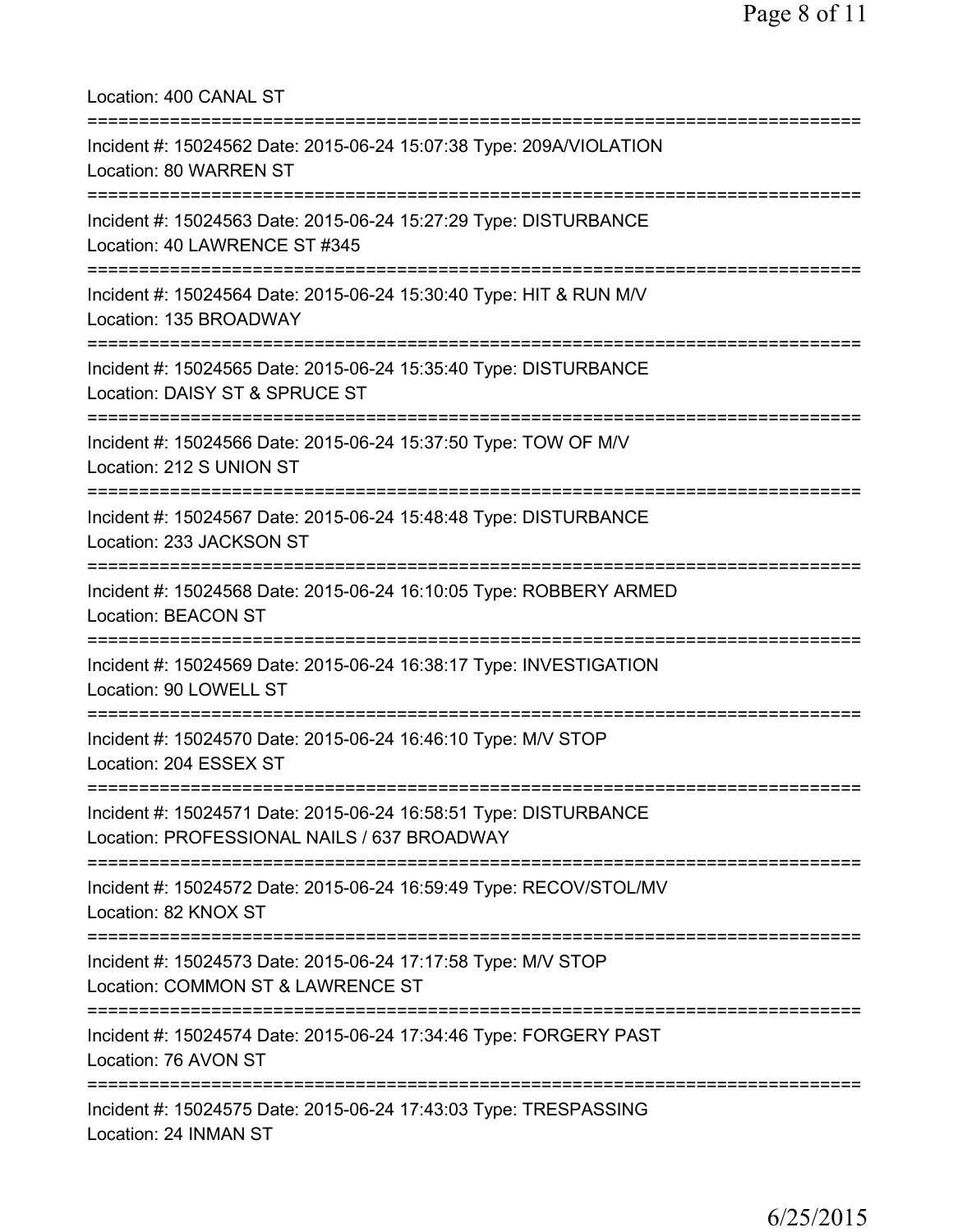| Incident #: 15024576 Date: 2015-06-24 17:46:05 Type: ALARMS<br>Location: 16 BROOKFIELD ST                                                       |
|-------------------------------------------------------------------------------------------------------------------------------------------------|
| Incident #: 15024578 Date: 2015-06-24 17:57:57 Type: B&E/PAST<br>Location: 55 NEWBURY ST #2ND                                                   |
| Incident #: 15024577 Date: 2015-06-24 17:58:07 Type: ALARM/BURG<br>Location: SO LAW EAST / 165 CRAWFORD ST                                      |
| Incident #: 15024579 Date: 2015-06-24 18:08:13 Type: DOMESTIC/PROG<br>Location: 109 GARDEN ST                                                   |
| Incident #: 15024580 Date: 2015-06-24 18:10:41 Type: ALARM/BURG<br>Location: CENTRAL ADORATION / 96 E HAVERHILL ST                              |
| Incident #: 15024581 Date: 2015-06-24 18:12:13 Type: KEEP PEACE<br>Location: 8 HANCOCK ST #8 FL 2<br>=========================<br>------------- |
| Incident #: 15024582 Date: 2015-06-24 18:24:38 Type: M/V STOP<br>Location: 83 JACKSON ST                                                        |
| Incident #: 15024583 Date: 2015-06-24 18:51:13 Type: NOTIFICATION<br>Location: 12 BURKE ST #D                                                   |
| Incident #: 15024584 Date: 2015-06-24 18:58:35 Type: SUS PERS/MV<br>Location: 1 BERNARD AV                                                      |
| Incident #: 15024585 Date: 2015-06-24 19:13:26 Type: M/V STOP<br>Location: BROADWAY & CANAL ST                                                  |
| Incident #: 15024586 Date: 2015-06-24 19:15:34 Type: SUS PERS/MV<br>Location: HAVERHILL ST & LAWRENCE ST                                        |
| Incident #: 15024587 Date: 2015-06-24 19:41:29 Type: MAL DAMAGE<br>Location: 81 LEXINGTON ST                                                    |
| Incident #: 15024588 Date: 2015-06-24 20:05:58 Type: DISTURBANCE<br>Location: HIGGINS STATE POOL / 180 CRAWFORD ST                              |
| Incident #: 15024589 Date: 2015-06-24 20:22:20 Type: A&B D/W PAST<br>Location: 550 BROADWAY                                                     |
|                                                                                                                                                 |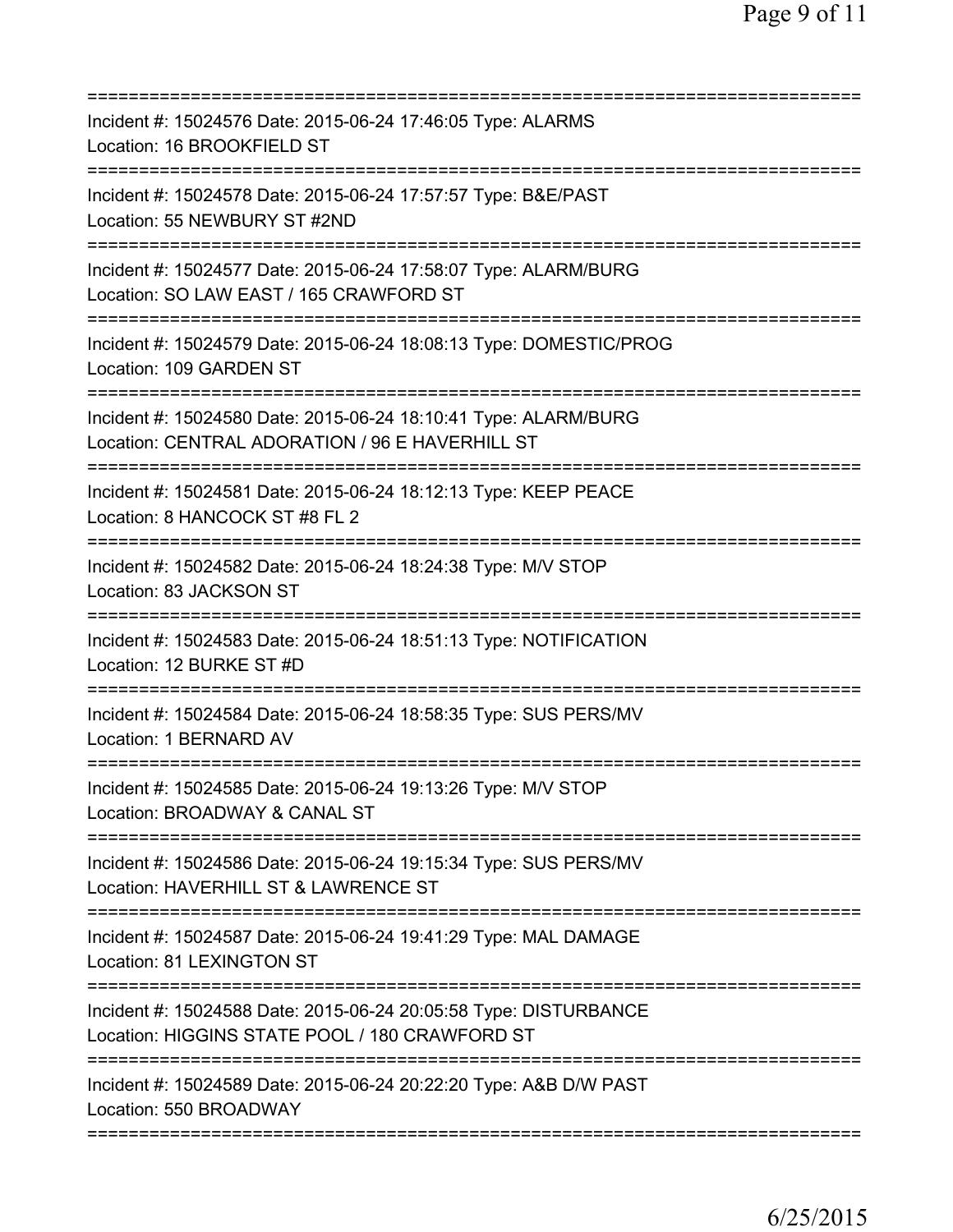| Incident #: 15024590 Date: 2015-06-24 20:25:53 Type: M/V STOP<br>Location: BOAT RAMP / EVERETT ST                                            |
|----------------------------------------------------------------------------------------------------------------------------------------------|
| Incident #: 15024591 Date: 2015-06-24 20:30:25 Type: M/V STOP<br><b>Location: MANCHESTER ST</b>                                              |
| Incident #: 15024592 Date: 2015-06-24 20:30:50 Type: FIGHT<br>Location: 140 WATER ST                                                         |
| Incident #: 15024594 Date: 2015-06-24 20:45:19 Type: HIT & RUN M/V<br>Location: BROADWAY & MANCHESTER ST                                     |
| Incident #: 15024593 Date: 2015-06-24 20:45:57 Type: RECOV/STOL/MV<br>Location: 5 NIGHTINGALE CT                                             |
| Incident #: 15024595 Date: 2015-06-24 21:02:08 Type: MAL DAMAGE<br>Location: 81 LEXINGTON ST                                                 |
| Incident #: 15024596 Date: 2015-06-24 21:14:43 Type: MEDIC SUPPORT<br>Location: MCDONALDS / 50 BROADWAY                                      |
| Incident #: 15024597 Date: 2015-06-24 21:24:41 Type: M/V STOP<br>Location: CENTRAL BRIDGE / 0 MERRIMACK ST                                   |
| :===================================<br>Incident #: 15024598 Date: 2015-06-24 21:37:26 Type: MEDIC SUPPORT<br>Location: 383 CHESTNUT ST #104 |
| Incident #: 15024599 Date: 2015-06-24 21:40:28 Type: SUS PERS/MV<br>Location: 34 EASTSIDE ST                                                 |
| Incident #: 15024601 Date: 2015-06-24 21:45:02 Type: LOUD NOISE<br>Location: 88 WESLEY ST                                                    |
| Incident #: 15024600 Date: 2015-06-24 21:46:08 Type: FIGHT<br>Location: 3 JENNINGS ST                                                        |
| Incident #: 15024602 Date: 2015-06-24 22:07:45 Type: 911 HANG UP<br>Location: 15 W DALTON ST                                                 |
| Incident #: 15024604 Date: 2015-06-24 22:08:44 Type: NOISE ORD<br>Location: BASSWOOD ST & JUNIPER ST                                         |
| ============================<br>Incident #: 15024603 Date: 2015-06-24 22:08:47 Type: M/V STOP                                                |